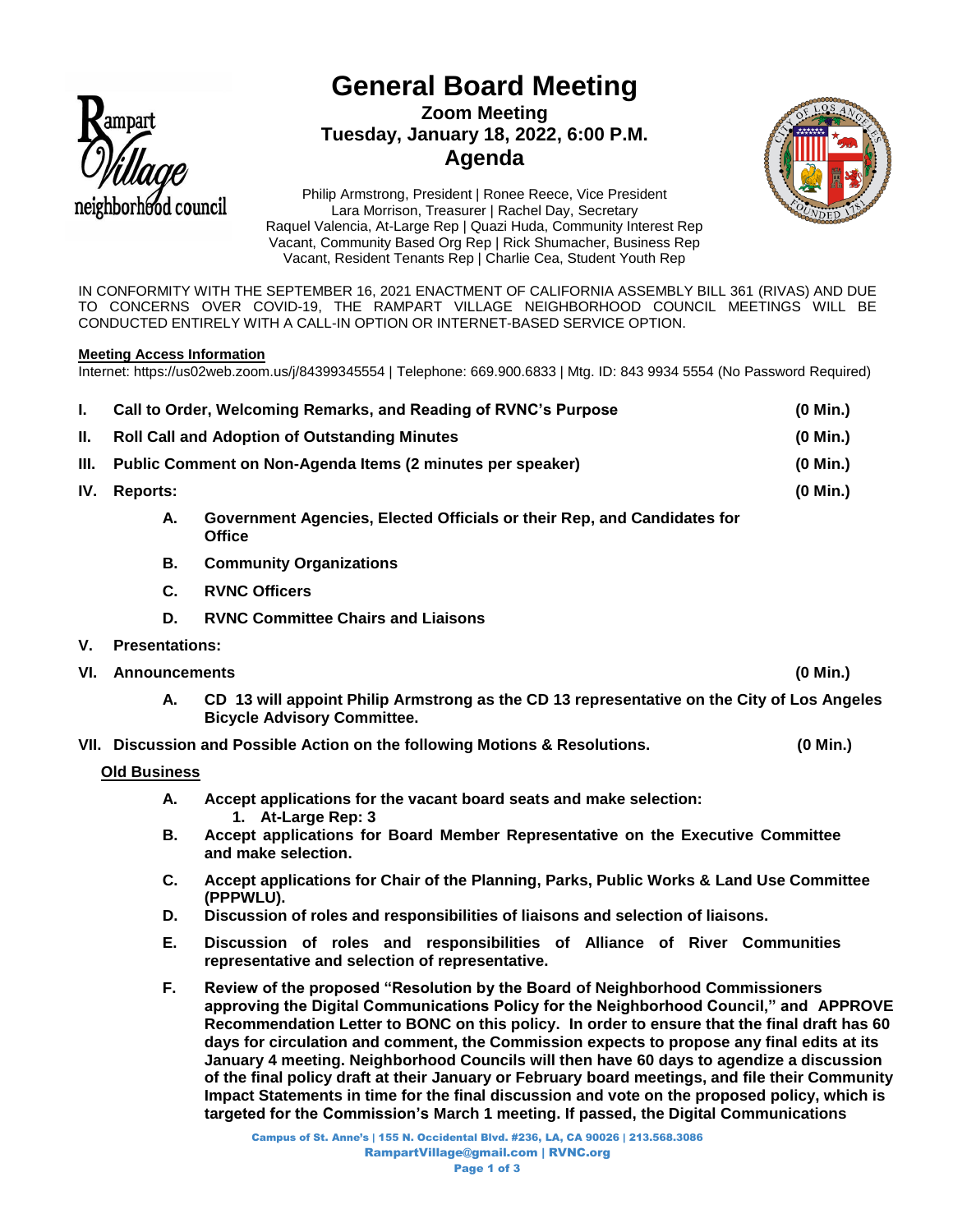**Policy will guide the use of Neighborhood Council social media, websites, newsletters, and other digital communications projects and platforms.** 

- **G. Discussion and possible board action to recommend one board member to serve as a panelist to sit on a Regional Grievance Panel. A training for regional grievance panelists will be held in late January 2022 in partnership with the Office of City Attorney Dispute Resolution Program. The following link connects to the Neighborhood Council grievance policy in Section 22.818, Article 3 of Chapter 28 of the Los Angeles Administrative Code: <https://empowerla.org/wp-content/uploads/2016/03/Grievance-Policy.pdf>**
- **H. Discussion and possible action on nomination and selection of one board member as Cool Block Leaders. Los Angeles is one of the winners of the \$1,000,000 prize. In late October, the Los Angeles City Council passed a motion requesting that each of 99 Neighborhood Councils select 2 board members as Cool Block Leaders. Please see the following link for details: [https://www.ncsa.la/cool\\_blocks\\_la](https://www.ncsa.la/cool_blocks_la) At the December 21 General Board meeting, Raquel Valencia was selected as one of the two board members to be Cool Block Leaders.**
- **I. Discussion and possible action to have the assigned member(s) present the updated Rampart Village Neighborhood Council Inventory Reports to the General Board for final Board review and approval.**
- **J. Discussion and possible action on implementing the 2021-2022 Outreach Plan for the RVNC and planning for and scheduling of a Board Retreat to set priorities for the RVNC and develop an action plan to accomplish those priorities. On your calendars, please save the following potential dates (all Saturdays) for the board retreat: January 22 and 29 and February 19 and 26, 2022.**

## **New Business**

- **K. APPROVE December 2021 Monthly Expenditure Report.**
- **L. Discussion and possible action to follow-up on the Central LA virtual community workshop to develop a community-driven action plan to improve walking and biking safety focusing on neighborhood schools of Commonwealth Avenue ES, Frank Del Olmo, and Lafayette Park PC.**
- **M. Discussion and possible action to approve RVNC certificates of appreciation for Ghana Shyam Chejara, Banglar Bijoy Bohor, and Anguri Chejara.**
- **N. Discussion and possible action regarding DONE's post-elections outreach report for the 2020-21 NC elections. According to the report, DONE has laid out a plan for Citywide NC awareness marketing and engagement efforts with simple, introductory-level messaging about NCs and how to get involved, to be carried out during the prepping and planning year. Please see the president's report (in the supporting documents) for information on the NC Awareness & Engagement Survey.**
- **O. Standing item to solicit feedback at the end of each meeting as to what worked well and what needed improvement.**

### **VIII. Adjournment**

Time allocations for agenda items are approximate and may be shortened or lengthened at the discretion of the presiding officer. The presiding officer may take items out of order. All items on the agenda are possible action items and subject to a Community Impact Statement (CIS) filing to the City Clerk's Office.

**PUBLIC ACCESS OF RECORDS** – In compliance with Government Code section 54957.5, non-exempt writings that are distributed to a majority or all of the board in advance of a meeting may be viewed at our website: rvnc.org/rvncmeetingdocumentation or at the scheduled meeting. In addition, if you would like a copy of any record related to an item on the agenda, please contact Philip Armstrong at Philip.armstrongrvnc@gmail.com

Comments from the public on Agenda items will be heard only when the respective item is being considered. Comments from the public on other matters not appearing on the Agenda that is within the Committee's subject matter jurisdiction will be heard during the Public Comment period. Public comment is limited to 2 minutes per speaker, unless waived by the presiding officer of the Board. Agenda is posted for public review at: 1) LA Eco-Village, 117 Bimini Pl, 90004; 2) RVNC Bulletin Board, Suit #236, 155 N. Occidental Blvd, 90026; 3) www.rvnc.org; and 4) www.EmpowerLA.org.

THE AMERICAN WITH DISABILITIES ACT - As a covered entity under Title II of the Americans with Disabilities Act, the City of Los Angeles does not discriminate on the basis of disability and upon request will provide reasonable accommodation to ensure equal access to its programs, services, and activities. Sign language interpreters, assisted listening devices, or other auxiliary aids and/or services may be provided upon request. To ensure availability of services, please make your request at least 3 business days (72 hrs) prior to the meeting by contacting or send an e-mail that states the accommodations that you are requesting to the RVNC President, Philip Armstrong, at 213.275.9322 or email: Philip.armstrongrvnc@gmail.com, or you may contact the Department of Neighborhood Empowerment Support at 213.978.1551 or e-mail NCSupport@lacity.org. **Note: For TTY/TDD services, please refer to state provided services at https://ddtp.cpuc.ca.gov/default1.aspx?id=1482**